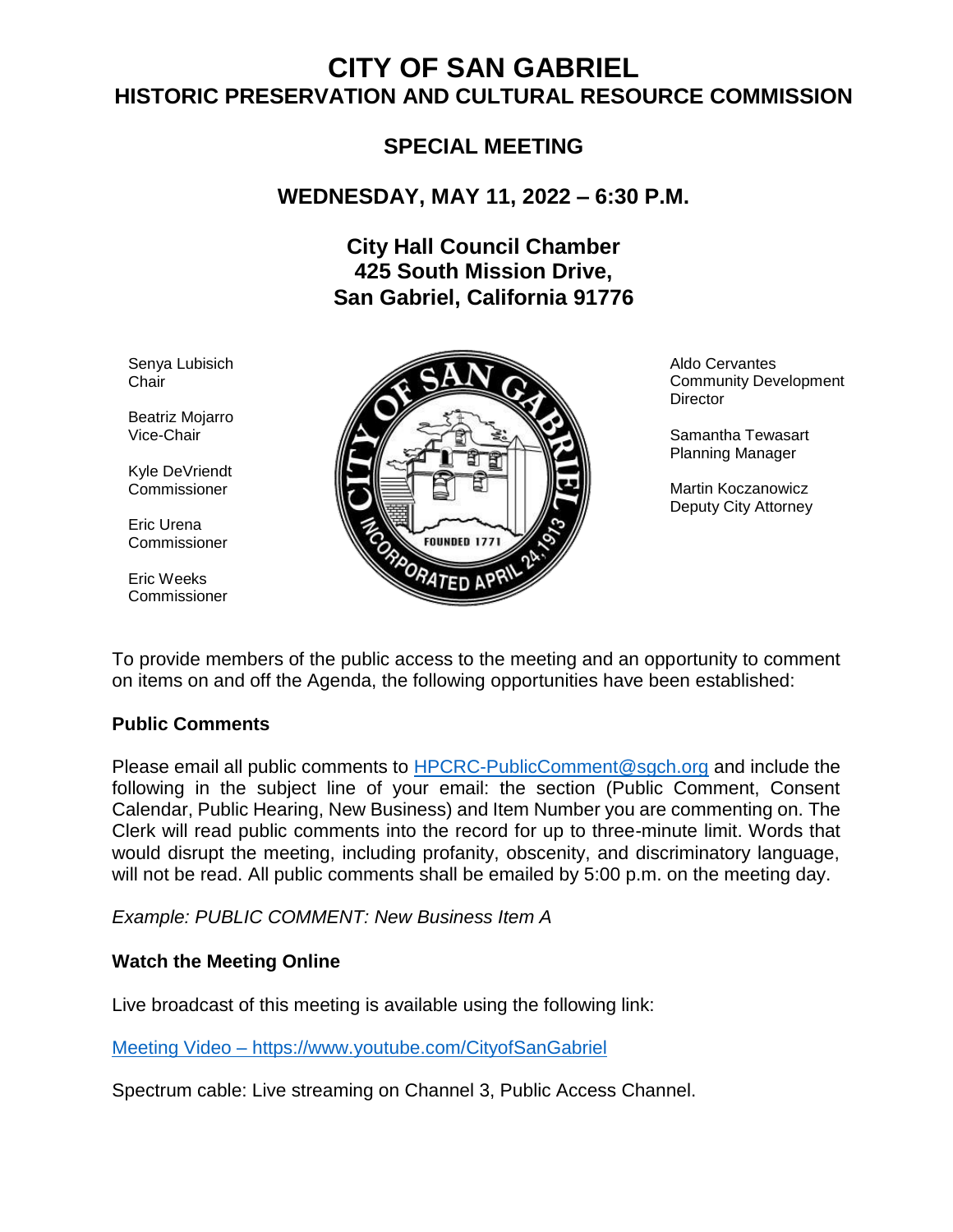**Materials Available for Inspection.** You may view agenda items online at www.sangabrielcity.com. Materials related to an item on this Agenda, submitted to the Planning Commission after distribution of the Agenda packet, will be posted on the City website.

**Persons with Disabilities.** Upon request, this Agenda will be made available in appropriate alternative formats to persons with disabilities, as required by Section 202 of the Americans with Disabilities Act of 1990.

**Questions about this Agenda?** Should any person have a question concerning any of the above Agenda items prior to the meeting, please contact the Community Development Department at commdevinfo@sgch.org during regular office hours.

Any person with a disability who requires a modification or accommodation in order to participate in a meeting should direct such a request to the Community Development Department by emailing commdevinfo@sgch.org at least 48 hours before the meeting, if possible.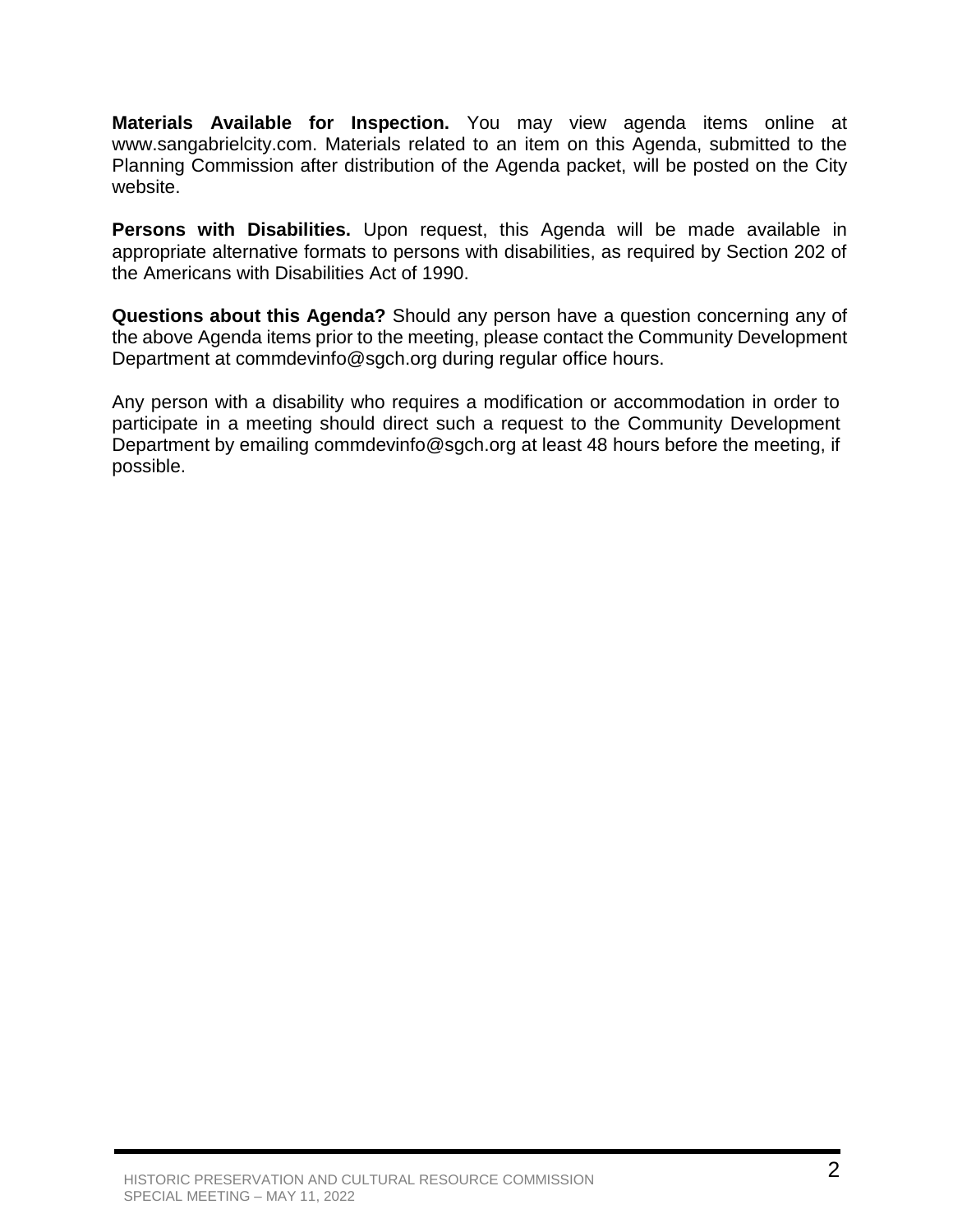# **HISTORIC PRESERVATION AND CULTURAL RESOURCE COMMISSION (HPCRC)**

# **SPECIAL MEETING**

# **AGENDA** – **MAY 11, 2022**

- **CALL TO ORDER**
- **PLEDGE OF ALLEGIANCE**
- **ROLL CALL – COMMISSION**

### **1. PUBLIC COMMENT**

This is the time set aside for members of the public to address the HPCRC on items of interest that are not on the agenda, but are within the subject matter jurisdiction of the HPCRC. Pursuant to the Brown Act, the HPCRC cannot answer any questions or take any action until such time as the matter may appear as an item on a future agenda.

# **2. [APPROVAL OF MINUTES](https://www.sangabrielcity.com/DocumentCenter/View/16523/21622-Minutes--DRAFT)**

Minutes from the February 16, 2022 HPCRC meeting.

### **3. [MILLS ACT](https://www.sangabrielcity.com/DocumentCenter/View/16530/Mills-Act-Packet)**

This item to provide information regarding the Mills Act.

### **4. [BELL AWARDS AND MARTIN E. WEIL AWARDS](https://www.sangabrielcity.com/DocumentCenter/View/16529/Bell-Awards-Packet)**

This item is to provide information regarding the Bell Awards and Martin E. Weil Awards.

### **5. STAFF ITEMS**

Staff may address the Commission on matters of general information and/or concern.

### **6. COMMISSIONER COMMENTS AND CONFERENCE/MEETING REPORTS**

Each Commissioner may address the HPCRC on matters of general information and/or concern. This is also the time for Commissioners to report on conferences and/or meetings they have attended.

# **7. ADJOURN HISTORIC PRESERVATION AND CULTURAL RESOURCE COMMISSION MEETING**